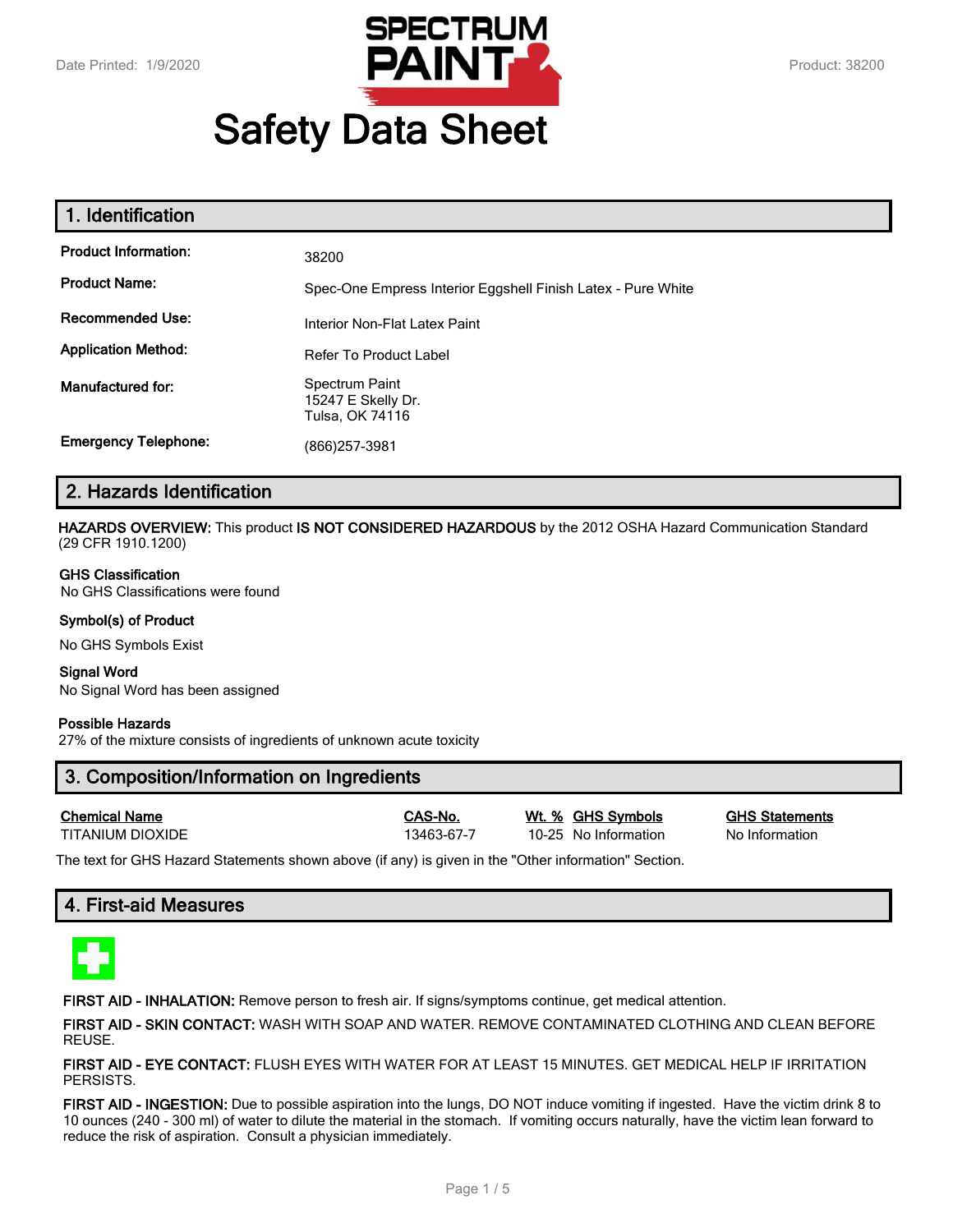# **5. Fire-fighting Measures**

**UNUSUAL FIRE AND EXPLOSION HAZARDS:** Container may rupture on heating.

**SPECIAL FIREFIGHTING PROCEDURES:** Use a self-contained breathing apparatus with full facepiece operated in pressuredemand or other positive pressure mode. USE WATER SPRAY TO COOL FIRE EXPOSED CONTAINERS.

**EXTINGUISHING MEDIA:** Carbon Dioxide, Dry Chemical, Foam, Water Fog

# **6. Accidental Release Measures**

#### **ENVIRONMENTAL PRECAUTIONS:** No Information

**STEPS TO BE TAKEN IN CASE MATERIAL IS RELEASED OR SPILLED:** ISOLATE HAZARD AREA AND KEEP UNNECESSARY PEOPLE AWAY. DO NOT ALLOW THE LIQUID TO ENTER INTO ANY SEWERS, ONTO THE GROUND OR INTO ANY BODY OF WATER. FOR LARGE SPILLS, USE A DIKE AND PUMP INTO APPROPRIATE CONTAINERS. SMALL SPILLS, DILUTE WITH WATER AND RECOVER OR USE NON-COMBUSTIBLE ABSORBENT MATERIAL AND SHOVEL INTO WASTE CONTAINERS.

# **7. Handling and Storage**



**HANDLING:** KEEP FROM FREEZING.

**STORAGE:** Store in a cool dry area. KEEP OUT OF REACH OF CHILDREN.

# **8. Exposure Controls/Personal Protection**

| Ingredients with Occupational Exposure Limits |                      |                       |                          |                         |  |
|-----------------------------------------------|----------------------|-----------------------|--------------------------|-------------------------|--|
| <b>Chemical Name</b>                          | <b>ACGIH TLV-TWA</b> | <b>ACGIH-TLV STEL</b> | <b>OSHA PEL-TWA</b>      | <b>OSHA PEL-CEILING</b> |  |
| TITANIUM DIOXIDE                              | $10 \text{ ma/m}$ 3  | N.E.                  | 15 mg/m3 (Total<br>dust) | N.E.                    |  |

**Further Advice: MEL = Maximum Exposure Limit OES = Occupational Exposure Standard SUP = Supplier's Recommendation Sk = Skin Sensitizer N.E. = Not Established**

#### **Personal Protection**



**RESPIRATORY PROTECTION:** In order to avoid inhalation of spray-mist and sanding dust, all spraying and sanding must be done wearing adequate respirator.



**SKIN PROTECTION:** Sensitive individuals should wear gloves to prevent repeated contact.



**EYE PROTECTION:** Safety glasses with side-shields



**OTHER PROTECTIVE EQUIPMENT:** No Information



**HYGIENIC PRACTICES:** Wash hands before eating, drinking, or smoking.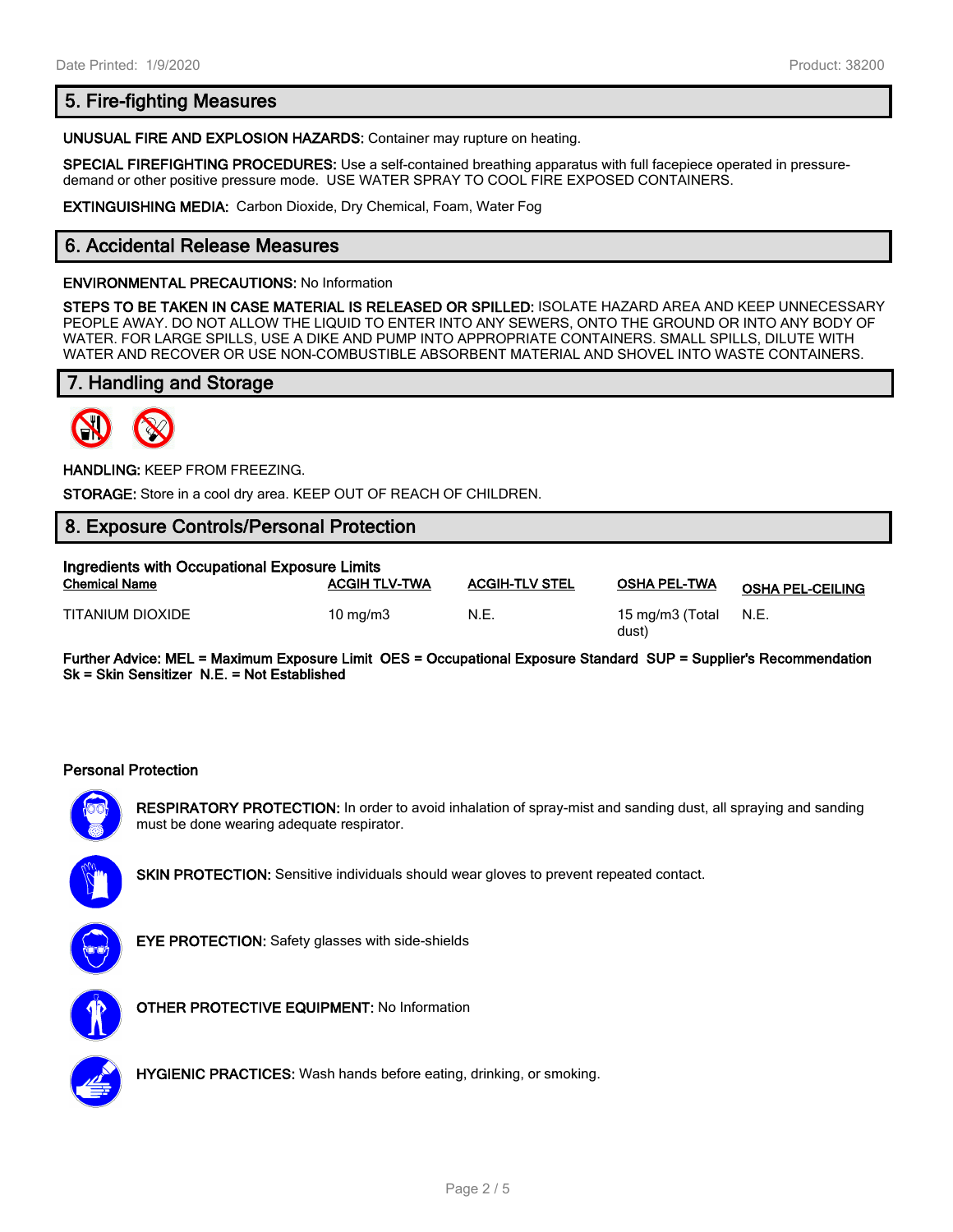# **9. Physical and Chemical Properties**

| Appearance:<br>Odor:<br>Density, Ib/gal:<br>Freeze Point, °C:<br><b>Solubility in Water:</b><br>Decomposition temperature, °C | Thick Liguid<br>Slight Ammonia Odor<br>10.83 - 11.23<br>No Information<br>No Information<br>No Information | <b>Physical State:</b><br><b>Odor Threshold:</b><br>pH:<br>Viscosity:<br>Partition Coefficient, n-octanol/<br>water: | Liguid<br>No Information<br>No Information<br>No Information<br>No Information |
|-------------------------------------------------------------------------------------------------------------------------------|------------------------------------------------------------------------------------------------------------|----------------------------------------------------------------------------------------------------------------------|--------------------------------------------------------------------------------|
| Boiling Range, °C:                                                                                                            | $98 - 104$                                                                                                 | <b>Explosive Limits, %:</b>                                                                                          | N/A                                                                            |
| Combustibility:                                                                                                               | Does Not Support Combustion                                                                                | Flash Point, °C:                                                                                                     | Not Applicable                                                                 |
| <b>Evaporation Rate:</b>                                                                                                      | Slower Than Ether                                                                                          | Auto-Ignition Temperature, °C                                                                                        | No Information                                                                 |
| <b>Vapor Density:</b>                                                                                                         | Lighter Than Air                                                                                           | Vapor Pressure, mmHg:                                                                                                | No Information                                                                 |

(See "Other information" Section for abbreviation legend)

# **10. Stability and Reactivity**

**STABILITY:** THIS MATERIAL IS STABLE UNDER NORMAL STORAGE AND HANDLING CONDITIONS.

**CONDITIONS TO AVOID:** AVOID HIGH TEMPERATURES AND FREEZING.

**INCOMPATIBILITY:** No Information

**HAZARDOUS DECOMPOSITION PRODUCTS:** MAY GENERATE TOXIC OR IRRITATING COMBUSTION PRODUCTS. MAY GENERATE CARBON MONOXIDE GAS.

# **11. Toxicological Information**



**Practical Experiences**

**EFFECT OF OVEREXPOSURE - INHALATION:** Inhalation may cause irritation to the respiratory tract (nose, mouth, mucous membranes).

**EFFECT OF OVEREXPOSURE - SKIN CONTACT:** PROLONGED OR REPEATED CONTACT MAY CAUSE IRRITATION.

**EFFECT OF OVEREXPOSURE - EYE CONTACT:** MILD EYE IRRITANT.

**EFFECT OF OVEREXPOSURE - INGESTION:** May be harmful if swallowed. May cause gastrointestinal disturbance.

**EFFECT OF OVEREXPOSURE - CHRONIC HAZARDS:** No Information

**CARCINOGENICITY:** IARC lists Titanium Dioxide as a possible human carcinogen (Group 2B) by route of inhalation.

**PRIMARY ROUTE(S) OF ENTRY:** Eye Contact, Ingestion, Inhalation, Skin Contact

### **Acute Toxicity Values**

**The acute effects of this product have not been tested. Data on individual components are tabulated below**

| CAS-No. | <b>Chemical Name</b>        | Oral LD50           | Dermal LD50    |
|---------|-----------------------------|---------------------|----------------|
|         | 13463-67-7 TITANIUM DIOXIDE | > 5,000 mg/kg (Rat) | > 10,000 mg/kg |

(Rabbit)

**CAS-No. Chemical Name Oral LD50 Dermal LD50 Vapor LC50** N.I.

N.I. = No Information

# **12. Ecological Information**

**ECOLOGICAL INFORMATION:** No Information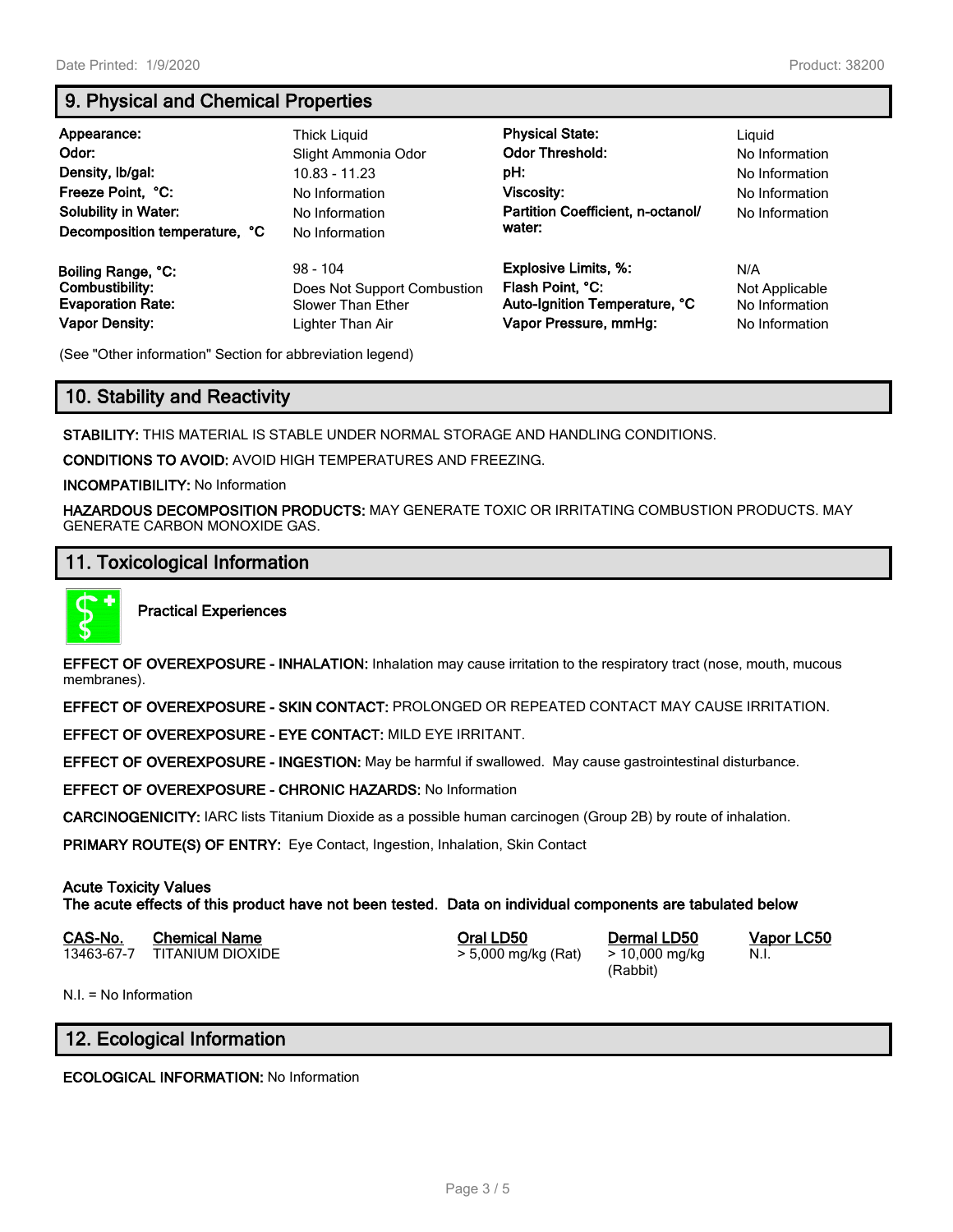# **13. Disposal Information**



#### **Product**

**DISPOSAL METHOD:** DO NOT DUMP INTO ANY SEWERS, ON THE GROUND, OR INTO ANY BODY OF WATER. ALL DISPOSAL METHODS MUST BE IN COMPLIANCE WITH ALL FEDERAL, STATE/PROVINCIAL, AND LOCAL LAWS AND REGULATIONS.

**STEPS TO BE TAKEN IN CASE MATERIAL IS RELEASED OR SPILLED:** ISOLATE HAZARD AREA AND KEEP UNNECESSARY PEOPLE AWAY. DO NOT ALLOW THE LIQUID TO ENTER INTO ANY SEWERS, ONTO THE GROUND OR INTO ANY BODY OF WATER. FOR LARGE SPILLS, USE A DIKE AND PUMP INTO APPROPRIATE CONTAINERS. SMALL SPILLS, DILUTE WITH WATER AND RECOVER OR USE NON-COMBUSTIBLE ABSORBENT MATERIAL AND SHOVEL INTO WASTE CONTAINERS.

# **14. Transport Information**

**SPECIAL TRANSPORT PRECAUTIONS:** Not Regulated by DOT

**DOT Proper Shipping Name:** Not Regulated **Packing Group:** Not Regulated **Packing Group:** Not Regulated **DOT Technical Name:** Not Regulated **Resp. Guide Page:** No Information

**Hazard SubClass:** Not Regulated **DOT Hazard Class:** Not Regulated **DOT UN/NA Number:** Not Regulated

# **15. Regulatory Information**

## **U.S. Federal Regulations:**

#### **CERCLA - SARA Hazard Category**

This product has been reviewed according to the EPA 'Hazard Categories' promulgated under Sections 311 and 312 of the Superfund Amendment and Reauthorization Act of 1986 (SARA Title III) and is considered, under applicable definitions, to meet the following categories:

None Known

#### **SARA SECTION 313:**

This product contains the following substances subject to the reporting requirements of Section 313 of Title III of the Superfund Amendment and Reauthorization Act of 1986 and 40 CFR part 372:

No Sara 313 components exist in this product.

#### **TOXIC SUBSTANCES CONTROL ACT:**

This product contains the following chemical substances subject to the reporting requirements of TSCA 12(B) if exported from the United States:

No TSCA components exist in this product.

# **U.S. State Regulations: NEW JERSEY RIGHT-TO-KNOW:**

The following materials are non-hazardous, but are among the top five components in this product.

### **Chemical Name CAS-No.**

WATER 7732-18-5 ACRYLIC POLYMER **PROPRIET ACRYLIC POLYMER** 

### **PENNSYLVANIA RIGHT-TO-KNOW**

The following non-hazardous ingredients are present in the product at greater than 3%.

#### **Chemical Name CAS-No.**